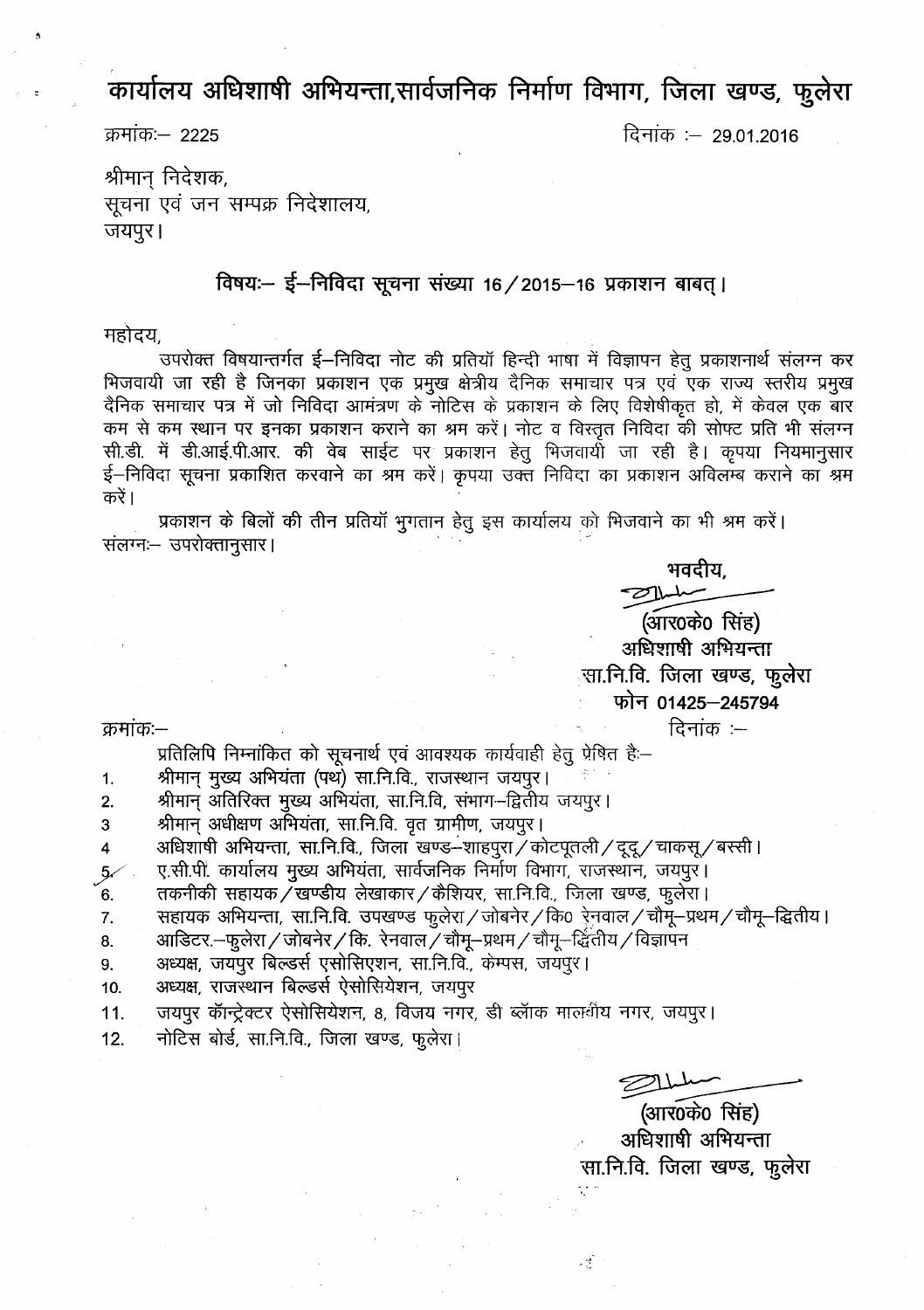### (समाचार पत्रों में प्रकाशन बाबत)

## कार्यालय अधिशाषी अभियन्ता,सार्वजनिक निर्माण विभाग, जिला खण्ड, फुलेरा

m4iiCJ?:~ 2225 R'iiCJ? :- 29.01.2016

### $\frac{1}{2}$  **- निविदा सूचना संख्या 16 / 2015-16 प्रकाशन बाबत् ।**

राजस्थान के राज्यपाल महोदय की ओर से उपयुक्त श्रेणी में सार्वजनिक निर्माण विभाग  $\tau$ राजस्थान में पंजीकृत संवेदकों एवं राज्य सरकार / केन्द्र सरकार के अधिकृत संगठनों / केन्द्रीय लोक निर्माण विभाग/डाक एवं दूर संचार विभाग/रेल्वे इत्यादि में पंजीकृत संवेदकों, जो कि राजस्थान सरकार के एए, ए श्रेणी के संवेदकों के समकक्ष हो, से निम्नलिखित कार्य (मय डीएलपी अवधि) के लिये निर्धारित प्रपत्र में अल्पकालीन ई-निविदा आमंत्रित की जाती है। संबंधित पूर्ण विवरण वेब साईट http://dipr.rajasthan.gov.in/tenders.asp, http://eproc.rajasthan.gov.in एवं http://sppp.raj.nic.in पर  $\vec{a}$ खा जा सकता है।

| निविदा के कार्य का             |                        | (1) पशुधन आरोग्य चल इकाई से संबंधित निर्माण कार्य।                                              |  |  |  |  |
|--------------------------------|------------------------|-------------------------------------------------------------------------------------------------|--|--|--|--|
| नाम                            |                        | (निविदा राशि रू0 13:30 लाख) <sub>हैं</sub>                                                      |  |  |  |  |
|                                |                        | (2) आई.टी.आई. सांभर लेक में कम्प्यूटर लैब भवन का निर्माण कार्य ।<br>(निविदा राशि रू0 13.50 लाख) |  |  |  |  |
| कुल धरोहर राशि<br>(रूपयों में) | $\ddot{\phantom{0}}$ : | अनुमानित लागत के 2 प्रतिशत।                                                                     |  |  |  |  |
| निविदा आवेदन                   |                        | सोमवार 15 फरवरी, 2016 प्रातः 9.30 बजे से मंगलवार 08 मार्च, 2016                                 |  |  |  |  |
| ∕ डाउनलोड़ करने                |                        | सांय 6.00 बजे तक।                                                                               |  |  |  |  |
| की तारीख                       |                        |                                                                                                 |  |  |  |  |
| निविदा जमा कराने               |                        | सोमवार 15 फरवरी, 2016 प्रातः 9.30 बजे से मंगलवार 08 मार्च, 2016                                 |  |  |  |  |
| की तारीख                       |                        | सांय 6.00 बजे तक।                                                                               |  |  |  |  |
| निविदा खोलने की                | ÷                      | शुक्रवार 11 मार्च, 2016 को अपरान्ह 3:00 बजे                                                     |  |  |  |  |
| तारीख                          |                        |                                                                                                 |  |  |  |  |
| निविदा शुल्क एवं               |                        | गुरूवार 10 मार्च, 2016 सांय 6.00 बजे तक निविदा खोलने वाले कार्यालय से                           |  |  |  |  |
| धरोहर राशि जमा                 |                        | उच्च एवं निम्न कार्यालय में व निविदा खोलने वाले कार्यालय में शुक्रवार 11 मार्च,                 |  |  |  |  |
| कराने की तारीख                 |                        | 2016 को 1.00 बजे तक।                                                                            |  |  |  |  |

مسلسلہ<del><br>(आर0के0 सिंह</del>)

अधिशाषी अभियन्ता <sup>्</sup>सा.नि.वि. जिला खण्ड, फूलेरा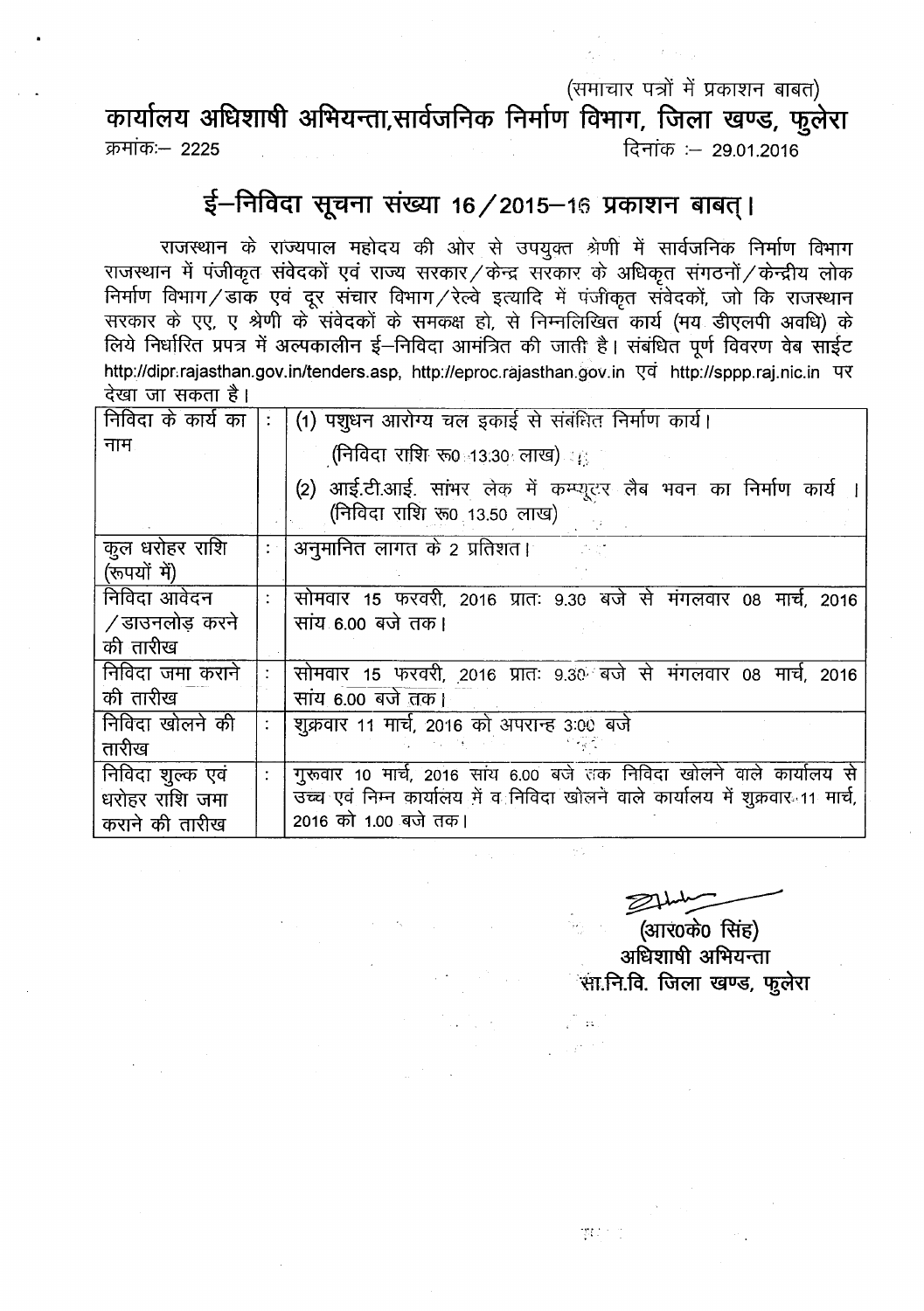(वेब साईट पर अपलोड करने बाबत)

 $\mathbb{Z}_{N\times N}$ 

cpl~fcl~ ~ ~,tlI4\J1Ptcp **PtSOfful ~, fUicll** ~U\S, **tgcl'<l**

क्रमांकः— 2225

दिनांक :— 29.01.2016

# ई-निविदा सूचना संख्या 16 / 2015-16

राजस्थान के राज्यपाल महोदय की ओर से निम्नलिखित कार्य मय डी.एल.पी. अवधि के लिए उपयुक्त श्रेणी में सार्वजनिक निर्माण विभाग राजस्थान में पंजीकृत संवेदकों एवं राज्य सरकार / केन्द्र सरकार के अधिकृत संगठनों / केन्द्रीय लोक निर्माण विभाग / डाक एवं दूर संचार विभाग / रेल्वे इत्यादि में पंजीकृत संवेदकों, जो कि राजस्थान सरकार के एए, ए, बी, सी एवं डी श्रेणी के संवेदकों के समकक्ष हो, से निर्धारित प्रपत्र में ई–टेण्डरिंग प्रक्रिया द्वारा ऑन लाईन निविदायें आमंत्रित की जाती है ।

| क्र.<br>स.     | कार्य/ पैकेज का नाम                                               | अनुमानित<br>लागत<br>(लाखों<br>में) | घरोहर<br>राशि<br>(लाखों<br>में) | निविदा<br>शुल्क | आरआईएसएल<br>शुल्क | कार्य<br>पूर्ण<br>करने<br>की<br>अवधि | डिमाण्ड<br>ड्राफ्ट के पक्ष<br>में            | निविदा खोलने<br>कार्यालय का<br>नाम                        |
|----------------|-------------------------------------------------------------------|------------------------------------|---------------------------------|-----------------|-------------------|--------------------------------------|----------------------------------------------|-----------------------------------------------------------|
|                | $\mathbf{2}$                                                      | 3                                  | 4                               | 5               |                   | 6                                    | 7                                            | 8                                                         |
|                | पशुधन आरोग्य चल इकाई<br>से संबंधित निर्माण कार्य।                 | 13.30                              | 0.27                            | 500.00          | 500.00            | 04<br>माह                            | अधि.अभि.<br>सा.नि.वि.<br>जिला खण्ड<br>फुलेरा | अधीक्षण<br>अभियंता<br>सा.नि.वि.<br>ग्रामीण वृत्त<br>जयपुर |
| $\overline{2}$ | आई.टी.आई. सांभर लेक में<br>कम्प्यूटर लैब भवन का<br>निर्माण कार्य। | 13.50                              | 0.27                            | 500.00          | 500.00            | 04<br>माह                            | उपरोक्त                                      | उपरोक्त                                                   |

 $1.$  निविदा हेतू पात्र संवेदकों की श्रेणीः-

| किसी भी सीमा तक  |               | एए श्रेणी संवेदक |
|------------------|---------------|------------------|
| रूपये 300 लाख तक | 11            | ए श्रेणी संवेदक  |
| रूपये 150 लाख तक |               | बी श्रेणी संवेदक |
| रूपये 50 लाख तक  |               | सी श्रेणी संवेदक |
| रूपये 15 लाख तक  | $\mathcal{L}$ | डी श्रेणी संवेदक |

- 2. (अ) धरोहर राशि निविदा प्रपत्र में दर्शाई गयी कूल अनुमानित लागत की दो प्रतिशत होगी एवं सार्वजनिक निर्माण विभाग राजस्थान में पंजीकृत संवेदकों से धरोहर राशि पी.डब्ल्यू.एफ.एण्ड ए.आर के नियमानुसार छूट प्राप्त होगी एवं संबंधित अधिशाषी अभियंता सा.नि.वि.जिला खण्ड फुलेरा (Payable at Sambhar Lake) के नाम देय होगी।
	- (ब) निविदा के साथ प्रस्तुत किया जाने वाला सैल्स टैक्स क्लिरियेन्स सर्टिफिकेट निविदा जमा कराने की अंतिम दिनांक तक वैध (Valid) होना चाहिये. जिसके अभाव में संवेदक की निविदा अस्वीकार कर दी जावेगी।
	- (स) निविदा प्रपत्रों को वेब साईट Http://eproc.rajasthan.gov.in से डाउनलोड़ किया जा सकता है। निविदा प्रपत्रों हेतु आवेदन / डाउनलोड़ की अवधि सोमवार 15 फरवरी, 2016 प्रातः 9.30 बजे से मंगलवार 08 मार्च, 2016 सांय 6.00 बजे तक होगी।
	- (द) निविदा प्रपत्र इलेक्ट्रोनिक फॉरमेट में बेब साईट http://eproc.rajasthan.gov.in पर, सोमवार 15 फरवरी, 2016 प्रातः 9.30 बजे से मंगलवार 08 मार्च, 2016 सांय 6.00 बजे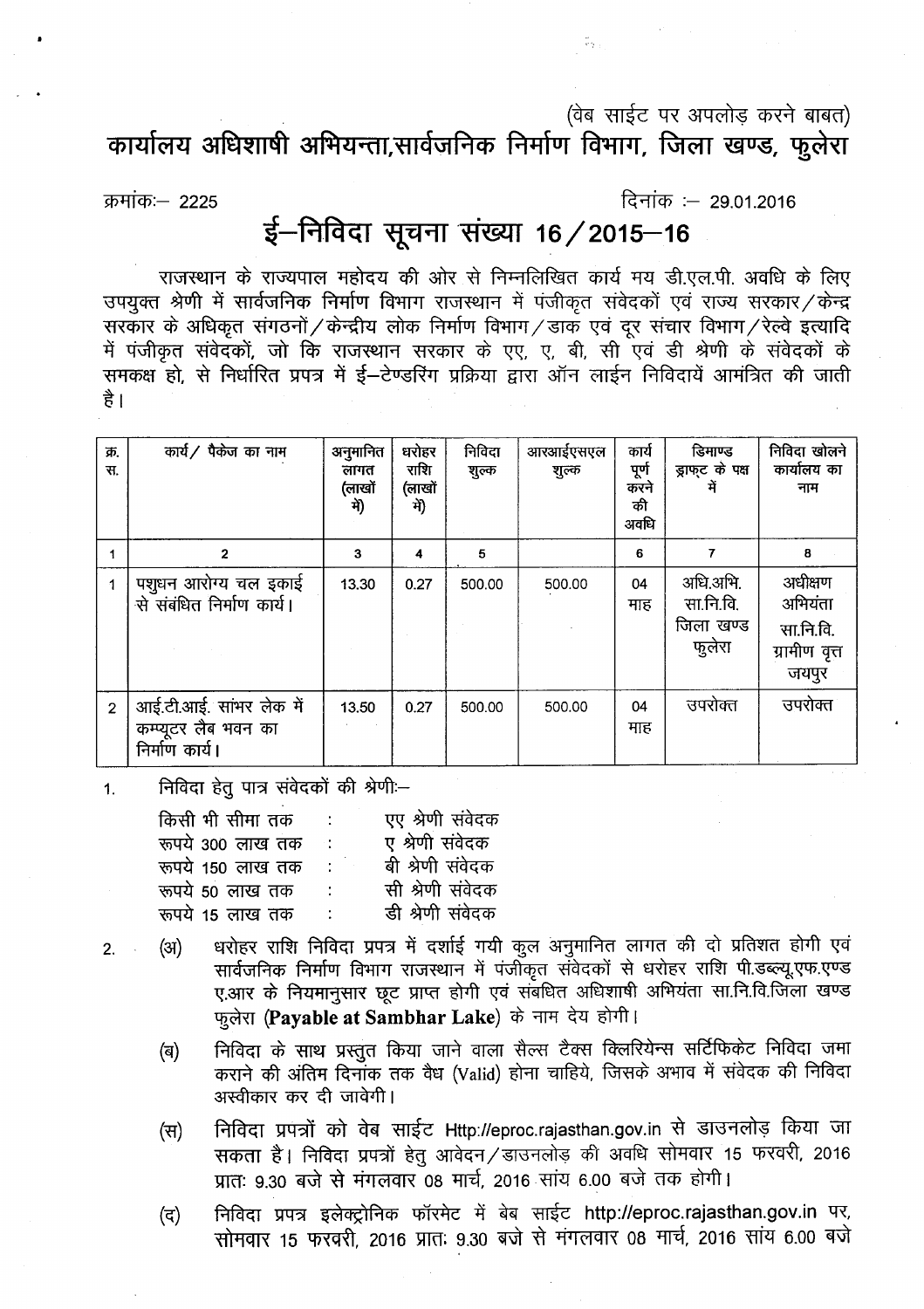तक जमा कराये जा सकते है एवं प्राप्त निविदायें, इलेक्ट्रोनिक फॉरमेट में बेवसाईट http://eproc.rajasthan.gov.in पर सबंधित कार्यालय में शुक्रवार 11 मार्च, 2016 को अपरान्ह 3:00 बजे खोली जायेगी। यदि किसी कारणवश उस दिन अवकाश रहता है तो अगले दिन उसी समय व उसी स्थान पर निविदायें खोली जायेगी।

- (य) निविदा जमा करवाने के बाद निविदा की समस्त प्रक्रिया ऑन लाईन होगी।
- निविदा खोलने की तिथि को किसी कारणवश यदि सारी निविदाएें नहीं खोली जा सकती है  $(5)$ तो उसके अगले कार्य दिवस शेष निविदाएं खोलने का कार्य जारी रखा जायेगा।
- कार्य करने हेतु कार्य स्थल उपलब्ध है। 3.

 $\overline{4}$ .

अधिशाषी अभियन्ता, सा.नि.वि. जिला खण्ड, फूलेरा में संवेदक द्वारा सोमवार 15 फरवरी, 2016 प्रातः 9.30 बजे से मंगलवार 08 मार्च, 2016 सांय 6.00 बजे तक निविदा प्रपत्र को देखा जा सकता है अथवा बेवसाईट http://eproc.rajasthan.gov.in पर भी देखे जा सकता है। निविदा प्रपत्रों में निविदाकर्ता के लिए योग्यता सूचना तथा निविदाकर्ता की पात्रता, प्लान, स्पेसिफिकेशन, ड्राईंग विभिन्न कार्यों की मात्रा एवं दरों का दिवरण: नियम, शर्तें एवं अन्य विवरण वर्णित है।

- निविदादाता द्वारा निविदा शुल्क एवं धरोहर राशि डिमाण्ड ड्राफ्ट /बैंकर चैक द्वारा अधिशाषी अभियंता, 5. सा.नि.वि., जिला खण्ड-फुलेरा के पक्ष में बनाया जायेगा। निविदा शुल्क व धरोहर राशि एवं आर.आई. एस.एल. के पक्ष में देय शुल्क गुरूवार 10 मार्च, 2016 साय 6.00 बजे तक निविदा खोलने वाले कार्यालय से उच्च एवं निम्न कार्यालय में व निविदा खोलने वाले कार्यालय में शुक्रवार 11 मार्च, 2016 को 1.00 बजे तक जमा कराया जा सकेगा।
- निविदा*ं* खोलने की दिनांक से 90 दिवसों तक निविदा स्वीकृति हेतू मान्य (Open) रहेगी। यदि 6. निविदाकर्ता उस अवधि में अपनी निविदा अथवा शर्तों में किसी प्रकार का संशोधन करता है अथवा अपनी निविदा वापस ले लेता है तो उसकी धरोहर राशि जब्त कर ली जावेगी।
- यदि संवेदक का नजदीकी रिश्तेदार (प्रथम रक्त सम्बन्धी व उनके पति / पत्नि) कार्य से सम्बन्धित 7. वृत्तं अथवा अधीनस्थं कार्यालयं में खण्डीय लेखाकार अथवा सहायक अभिग्ला से लेकर अधीक्षण अभियंता रतर का किसी भी स्तर पर पदस्थापित हो तो उसके कार्य पर नियुक्त करने पर प्रतिबन्ध in Africa.<br>Tagairtí रहेगा। अन्य क्रमा अवस्थित के देव समाप्त समर्थित समाप्त and the project

œ⊵e\$

 $\mathbb{E}[\mathbb{E}^{\mathbb{E}}_{\mathbb{E}}]$ 

主辦

ा भू

- 3

- राज्य सरकार में किसी भी अभियांत्रिकी विभाग में किसी भी इंजीनियर अथवा इंजीनियरिंग या 8. प्रशासनिक कार्य पर नियुक्त राजपत्रित अधिकारी राज्य सरकार की अनुमति के बिना सेवा निवृति के 2 वर्ष तक संवेदक अथवा उसके कर्मचारी के रूप में कार्य नहीं कर सकेंगे। यदि संवेदक अथवा उसके कर्मचारियों में कोई ऐसा व्यक्ति जिसने राज्य सरकार की उक्त लिखित अनुमति निविदा जमा कराने से पहले अथवा संवेदक के यहाँ सेवाएं लेने से पहले अनुमति नहीं ली है तो अनुबन्ध रद्द किया जा सकेगा। 이 이렇게 줄이에 가로 끓인
- किसी भी निविद्या को स्वीकार करने एवं बिना कारण बताये निरस्त करने के समस्त अधिकार संक्षम 9. अधिकारी के पास सुरक्षित है। अतः पी.डब्ल्यू.ए-100 की समस्त शर्ते मान्य होगी। **Consequent Consequent**
- संवेदक द्वारा उक्त कार्यों के लिए निर्धारित मंशोनरी जो निर्विदा कि स्पेशल कडीशन में वर्णित है, को 10. स्वयं के पास होने या किराये पर लेने का प्रमाण पंत्र देना होगा।

 $\mathcal{F}=\mathcal{F}=\mathcal{F}$ 

 $\sim 10^{-1}$ 

 $\label{eq:2.1} \mathcal{L}^{\mathcal{A}}_{\mathcal{A}}(\mathcal{A})=\mathcal{L}^{\mathcal{A}}_{\mathcal{A}}(\mathcal{A})=\mathcal{L}^{\mathcal{A}}_{\mathcal{A}}(\mathcal{A})=\mathcal{L}^{\mathcal{A}}_{\mathcal{A}}(\mathcal{A})=\mathcal{L}^{\mathcal{A}}_{\mathcal{A}}(\mathcal{A})=\mathcal{L}^{\mathcal{A}}_{\mathcal{A}}(\mathcal{A})=\mathcal{L}^{\mathcal{A}}_{\mathcal{A}}(\mathcal{A})=\mathcal{L}^{\mathcal{A}}_{\mathcal{A}}(\mathcal{A})=\mathcal$ 

 $\epsilon_{\rm{max}}$  ,  $\epsilon_{\rm{max}}$ 

は、御酒の木 (1880) Page (1980) しょうよ and de and the second

 $\mathcal{A}^{\mathcal{A}}(\mathcal{A})=\mathcal{A}^{\mathcal{A}}(\mathcal{A})=\mathcal{A}^{\mathcal{A}}(\mathcal{A})=\mathcal{A}^{\mathcal{A}}(\mathcal{A})=\mathcal{A}^{\mathcal{A}}(\mathcal{A})=\mathcal{A}^{\mathcal{A}}(\mathcal{A})=\mathcal{A}^{\mathcal{A}}(\mathcal{A})=\mathcal{A}^{\mathcal{A}}(\mathcal{A})=\mathcal{A}^{\mathcal{A}}(\mathcal{A})=\mathcal{A}^{\mathcal{A}}(\mathcal{A})=\mathcal{A}^{\mathcal{A}}(\mathcal{A})=\mathcal{A}^{\mathcal{$ 

 $11.$ 

| कार्य की अनुमानित राशि (लाखों में)                                                  |               | निविदा शुल्क                  |  |
|-------------------------------------------------------------------------------------|---------------|-------------------------------|--|
| 50 लाख से कम<br><b>Contract Contract Contract</b>                                   | <b>SARATA</b> | $\frac{1}{2}$ 500 / $-$ रूपये |  |
| .50 से 150 लाख तक <sub>हैं कि</sub> सुरक्षक सुरक्षक संस्कृति हैं हैं 1000 ⁄ – रूपये |               |                               |  |
| 150 लाख से 400 लाख तक के सामाना पीड़ा ने 2000 / – रूपये                             |               |                               |  |